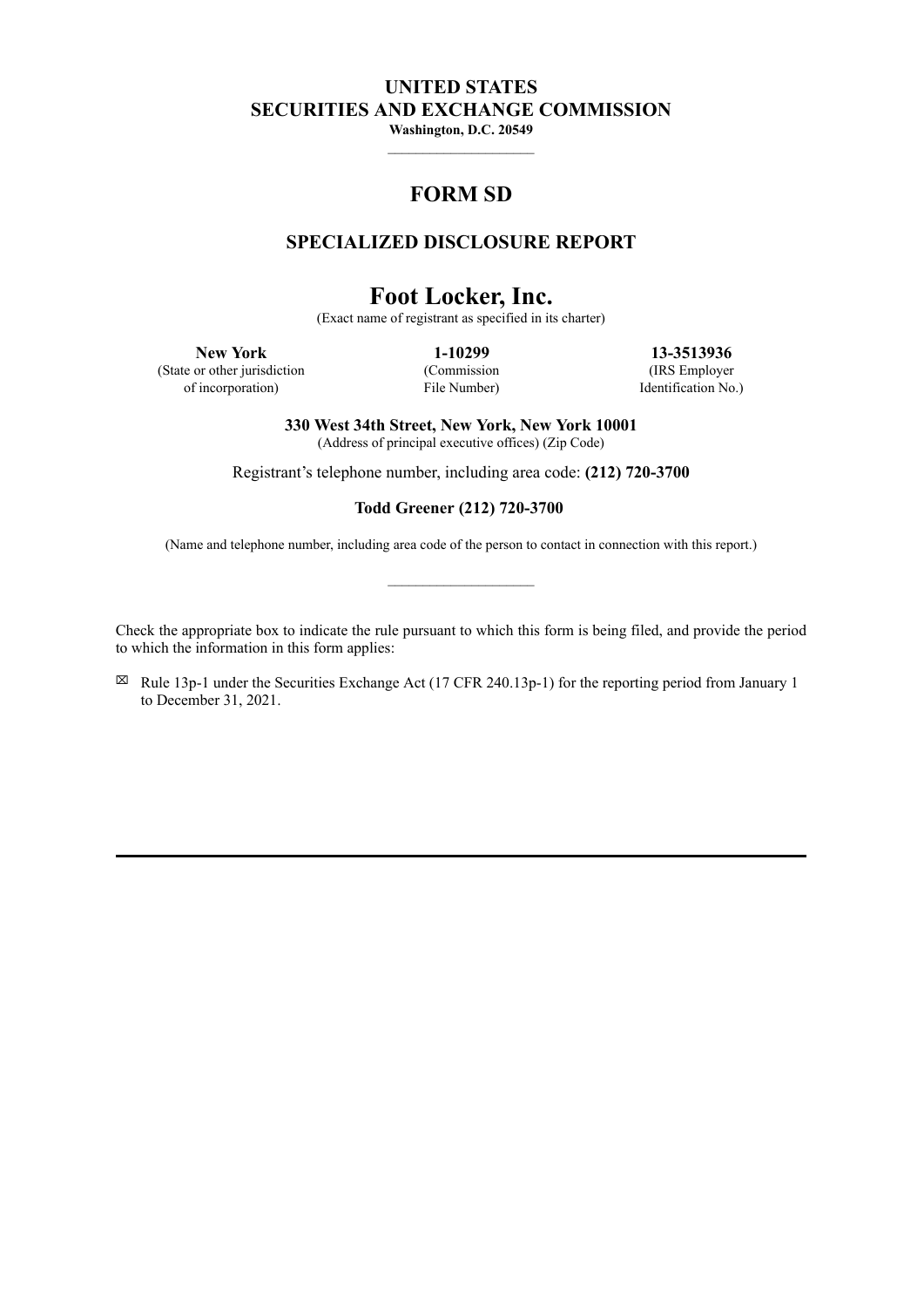# **Section 1 – Conflict Minerals Disclosure**

# **Item 1.01. Conflict Minerals Disclosure and Report.**

Pursuant to Rule 13p-1 under the Securities Exchange Act of 1934, as amended (the "Exchange Act"), and Form SD, a Conflict Minerals Report (the "Report") is provided as Exhibit 1.01 to this Form SD. The Report is also publicly available at investors.footlocker-inc.com/formsd, but the contents of that site are not incorporated by reference into, and are not otherwise a part of, this Form SD.

# **Item 1.02. Exhibit.**

The Conflict Minerals Report described in Item 1.01 is filed as Exhibit 1.01 to this Form SD.

**Section 3 – Exhibits**

**Item 3.01. Exhibits.**

Exhibit No. Description

1.01 Conflict Minerals Report as described in Items 1.01 and 1.02 of this Form SD.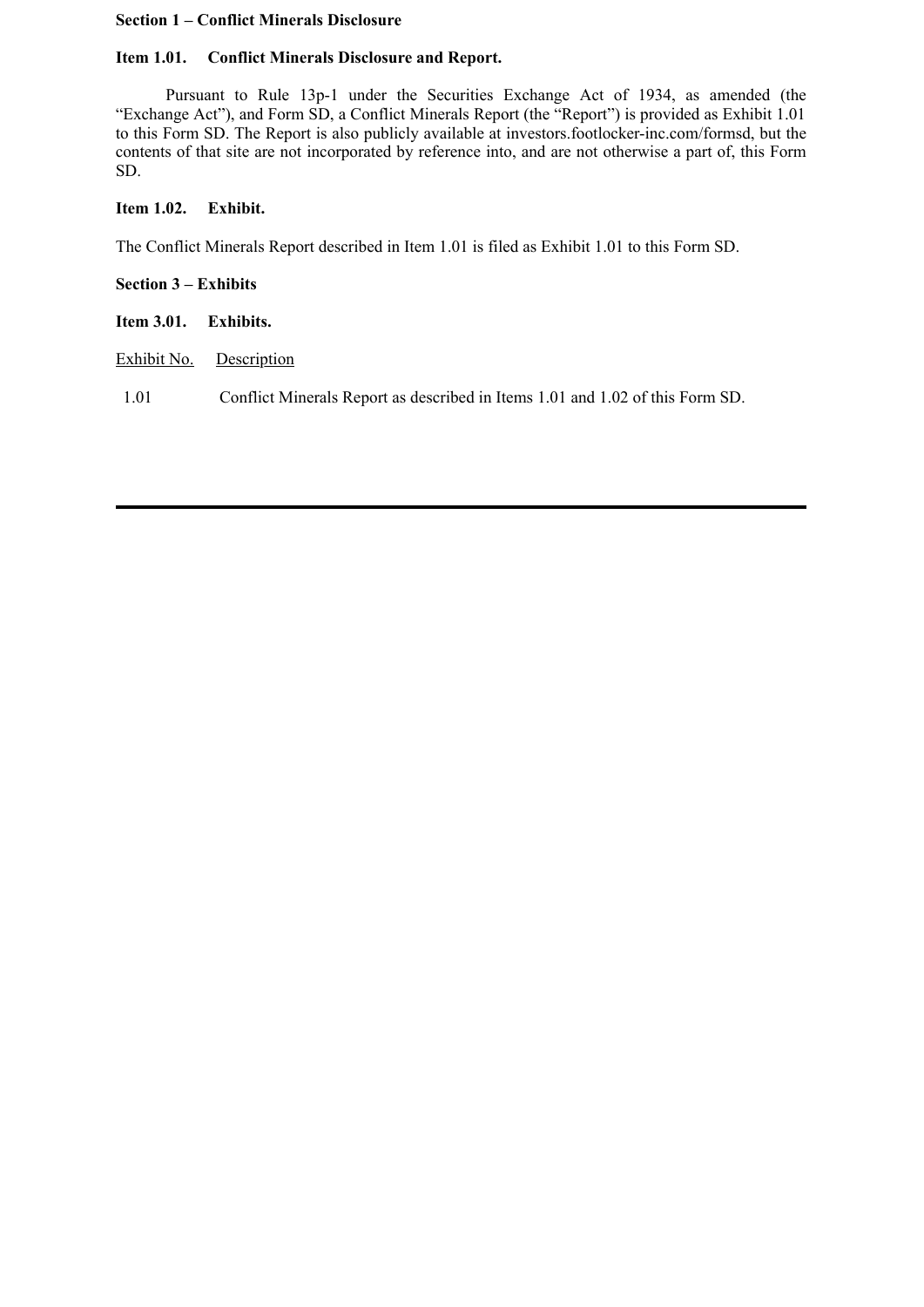# **SIGNATURE**

Pursuant to the requirements of the Exchange Act, the registrant has duly caused this report to be signed on its behalf by the undersigned hereunto duly authorized.

# **FOOT LOCKER, INC.**

Date: May 20, 2022 By: /s/ Todd Greener Name: Todd Greener Title: Senior Vice President – Global Supply Chain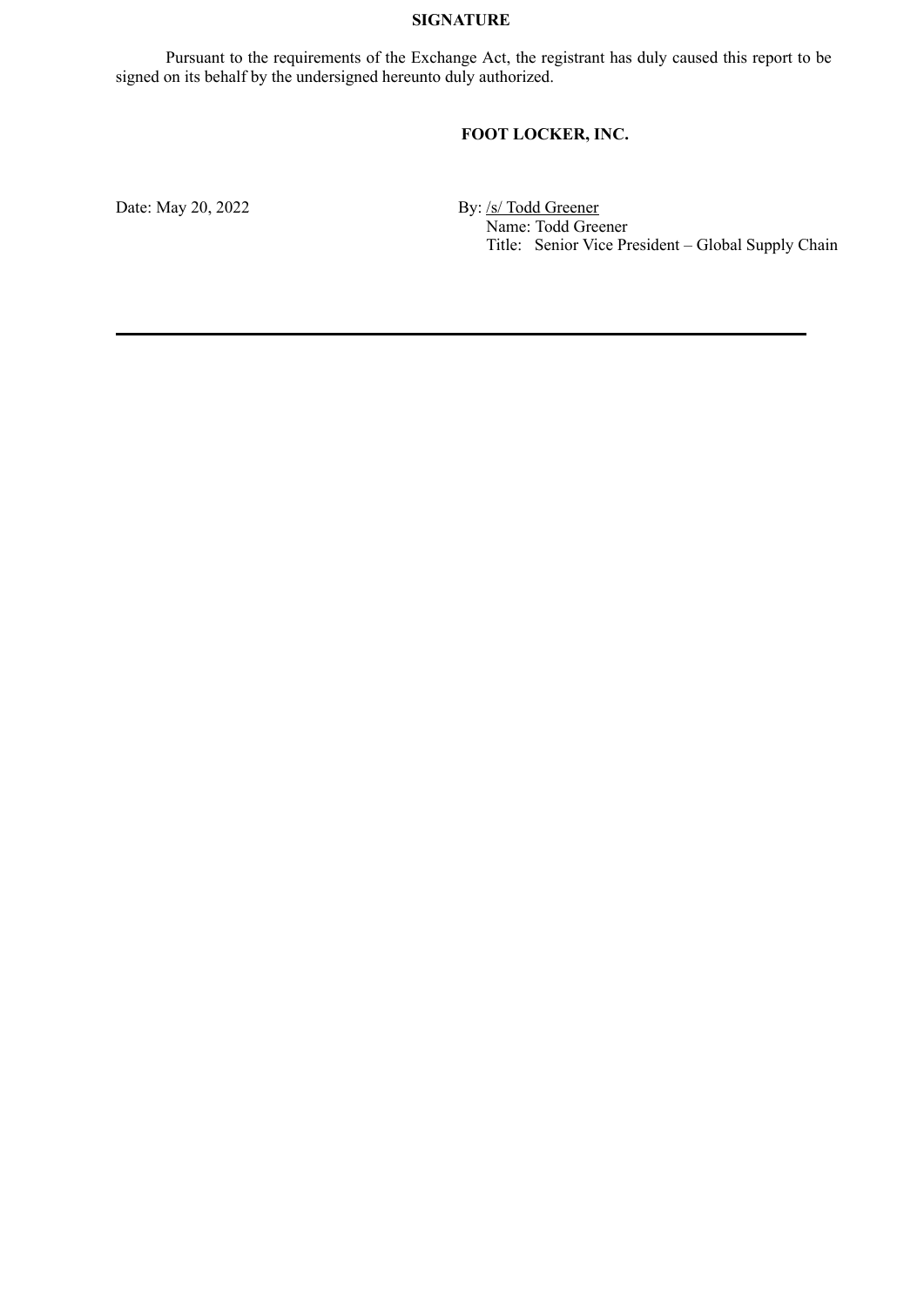#### **Foot Locker, Inc.**

#### **Conflict Minerals Report**

## **For The Year Ended December 31, 2021**

The information in this report includes the activities of Foot Locker, Inc. (the "Company") and its consolidated subsidiaries. As used herein, tin, tantalum, tungsten, and gold (commonly referred to as "3TG") are referred to as "Conflict Minerals," without regard to the location of origin of the minerals or derivative metals, and Rule 13p-1 under the Securities Exchange Act of 1934, as amended, and Form SD, are referred to collectively as the "Conflict Minerals Rule." Refer to the Conflict Minerals Rule for definitions of certain terms used in this report, unless otherwise defined herein.

#### **A. Company Overview**

The Company, a leading global retailer of athletically inspired shoes and apparel, leads the celebration of sneaker and youth culture around the globe through a portfolio of brands including Foot Locker, Kids Foot Locker, Champs Sports, Eastbay, atmos, WSS, Footaction, and Sidestep. With 2,815 retail stores in 28 countries across North America, Europe, Asia, Australia, and New Zealand, as well as websites and mobile apps, as of April 30, 2022, the Company's purpose is to inspire and empower youth culture around the world, by fueling a shared passion for self-expression and creating unrivaled experiences at the heart of the global sneaker community. The Company has its corporate headquarters in New York.

A substantial portion of the Company's retail business is comprised of branded merchandise. The Company also contracts the manufacturing of certain private-label apparel and accessories, but only an insignificant portion of that privatelabel product has metal components. In accordance with the U.S. Securities and Exchange Commission ("SEC") rules, the Company undertook good faith efforts to determine if any of the private-label product contracted by it to be manufactured contained Conflict Minerals necessary to the functionality or production of the product that may have originated from the Democratic Republic of the Congo ("DRC") or an adjoining country (the "Covered Countries").

The Company used the guidance published by the American Apparel and Footwear Association as a point of reference in determining product applicability. Based on information provided by relevant suppliers, in the applicable period many of the following items were made of alloy, but some may contain tin: Buckles; Buttons; D Rings; Key Hooks; Key Rings; Snaps; Zipper Pulls; and Zippers.

#### **B. Reasonable Country of Origin Inquiry ("RCOI")**

The Company relies upon its suppliers to provide information on the origin of the 3TG contained in components and materials supplied to us, including sources of 3TG that are supplied to them from sub-tier suppliers. The Company integrated responsible sourcing of minerals requirements with the Conflict Minerals Policy (the "Policy") and Vendor Standards Manual. The Company's suppliers are expected to provide the 3TG sourcing information to us per our Policy, which is available at investors.footlocker-inc.com/conflictminerals, and our Vendor Standards Manual.

The Company is in contact with its suppliers about Conflict Minerals and informs new suppliers about Conflict Minerals to educate its suppliers regarding the relevant SEC requirements and its due diligence expectations.

#### 1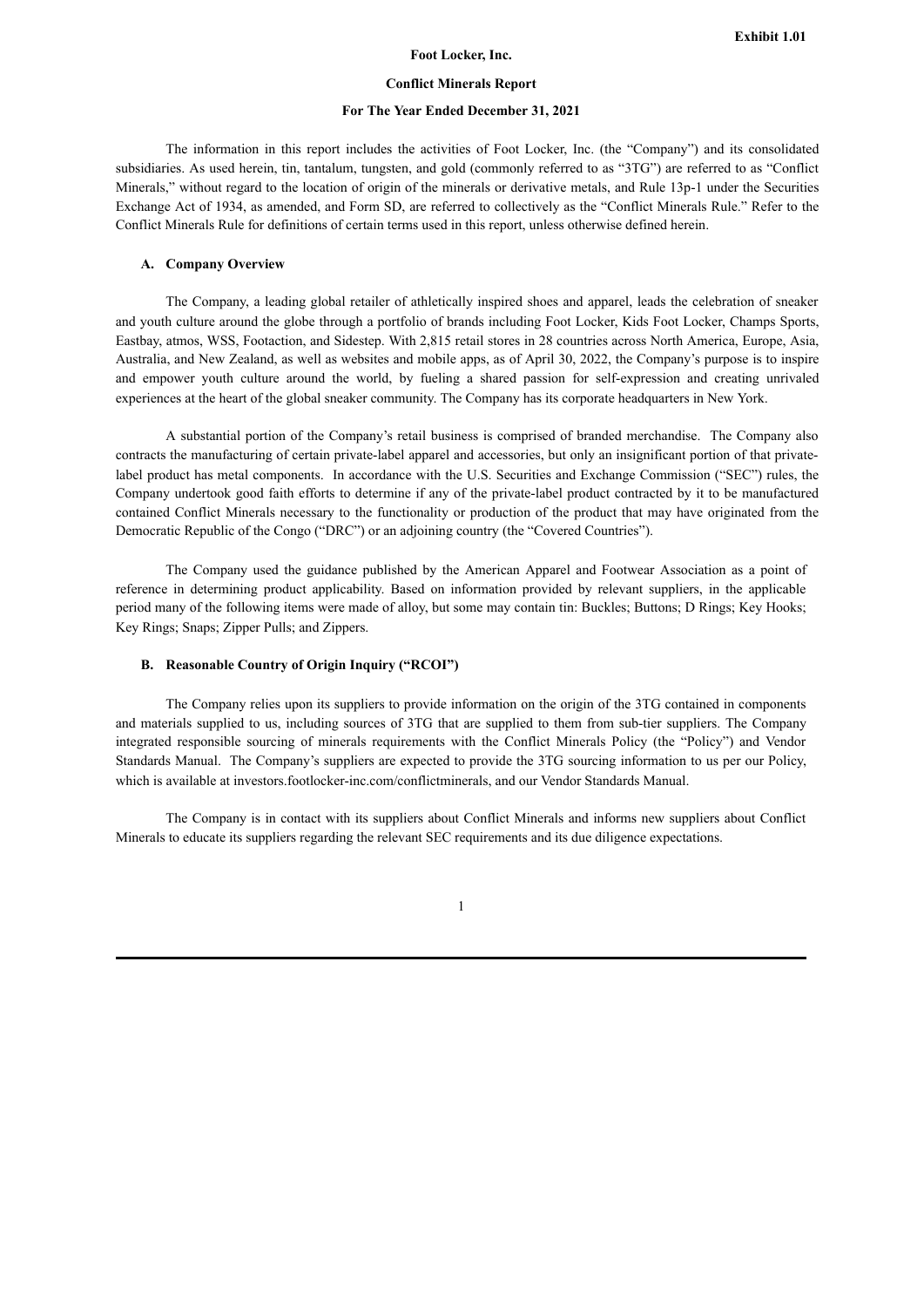### The Company's RCOI included:

- 1. Identifying of relevant suppliers, which are those that provided products that contained metallic components that may contain Conflict Minerals.
- 2. Conducting a supply-chain survey with direct suppliers of materials containing Conflict Minerals using the Responsible Business Alliance ("RBA"), formerly the Electronic Industry Citizenship Coalition/Global e-Sustainability Initiative ("GeSI") Conflict Minerals Reporting Template ("Template") to identify the smelters and refiners.
- 3. Developing a detailed supplier training program and providing instruction to relevant suppliers with regard to completing the supply chain survey.

## **C. Due Diligence Process**

The Company's due diligence efforts were based on the framework provided by the Organisation for Economic Co-operation and Development ("OECD") following the guidance provided in Annex I "Five-Step Framework for Risk-Based Due Diligence in the Mineral Supply Chain" included in the OECD Due Diligence Guidance for Responsible Supply Chains of Minerals from Conflict-Affected and High-Risk Areas, Second Edition ("OECD guidance").

The Company's due diligence measures included:

## 1. Utilizing Management Systems

The Company has adopted a Policy, which is available at investors.footlocker-inc.com/conflictminerals.

The Company has established a management system for complying with applicable rules. The Company's management system includes a Conflict Minerals Steering Committee comprised of the Senior Vice President – Global Supply Chain, Executive Vice President, General Counsel and Secretary, and Senior Vice President and Chief Accounting Officer, which is responsible for developing, communicating, and monitoring compliance with its policies, as necessary. Additionally, the Company has created a cross-functional team from relevant functions, such as private-label purchasing and quality assurance.

## 2. Identifying and Assessing Risks

The Company adopted the Template that the Responsible Minerals Initiative, formerly the Conflict-Free Sourcing Initiative, has created for collection of information regarding use and origin of Conflict Minerals in the Company's supply chain.

The Company requires relevant suppliers to purchase functional metallic trim from nominated trim suppliers who have all submitted letters confirming that they have conducted a RCOI and have no reason to believe that its Conflict Minerals originated from the DRC or the Covered Countries.

## 3. Designing and Implementing a Strategy to Respond to Risks

The Policy incorporates the standards set forth in Annex II of the OECD guidance, and includes:

a. Strengthening the process to identify Conflict Minerals used in the Company's private-label products by working closely with its purchasing agents;

## 2